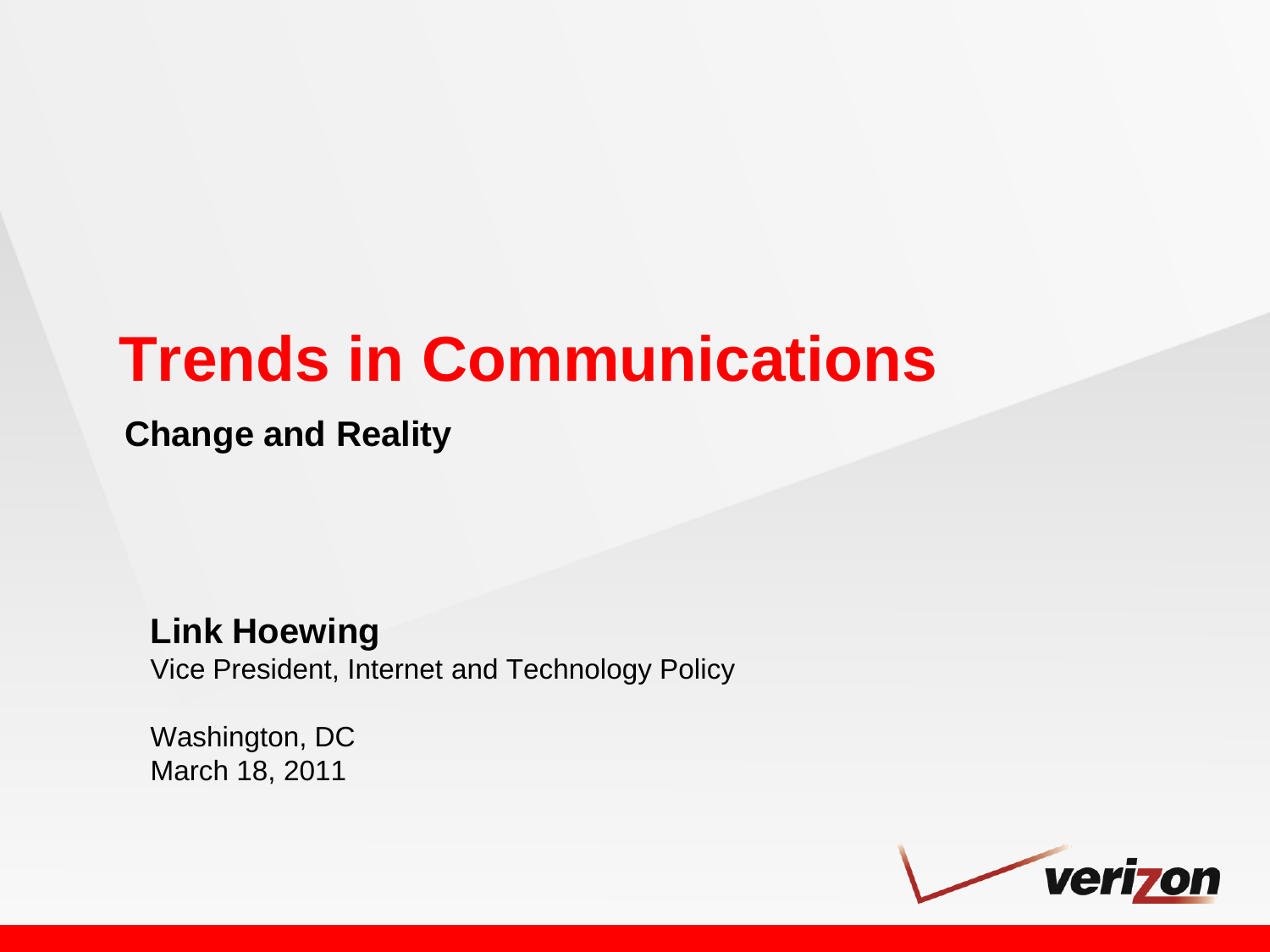## **An Ever Increasing Demand for Broadband and Choice** Key Drivers



- **-** Demographics Matter
- **Adoption and Diversity**
- **-** Mobility and Video
- **-** Digital Devices and Software Advances
- **Internet Connectivity is Everywhere**
- **Advances in Interfaces, Batteries, Portability,** Power
- **Continuing Advances in the Ways We Communicate**
- **EXECOMPETED EXECUTE:** Competition and Choice

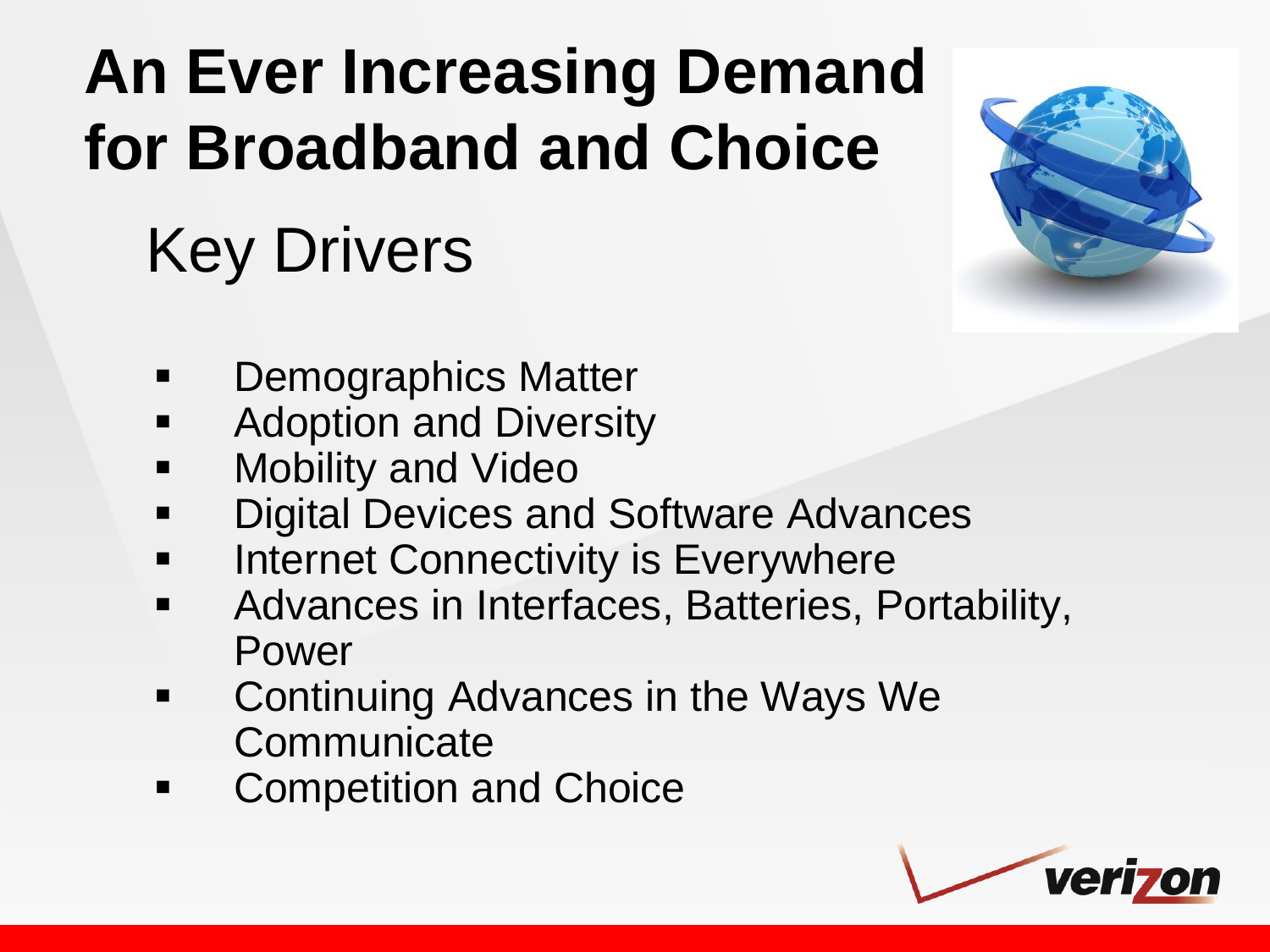

# **Demographics Matter**

The American people are becoming… … more southern and western … more suburban and exurban … more Hispanic and Asian … more digital age than industrial age … more millennial and aging boomer

Youth, Minorities, Young Adults More Connected and Well Versed in Digital Technology – Growth in Older Population Suggests New Emphasis On Home Health Care Technologies

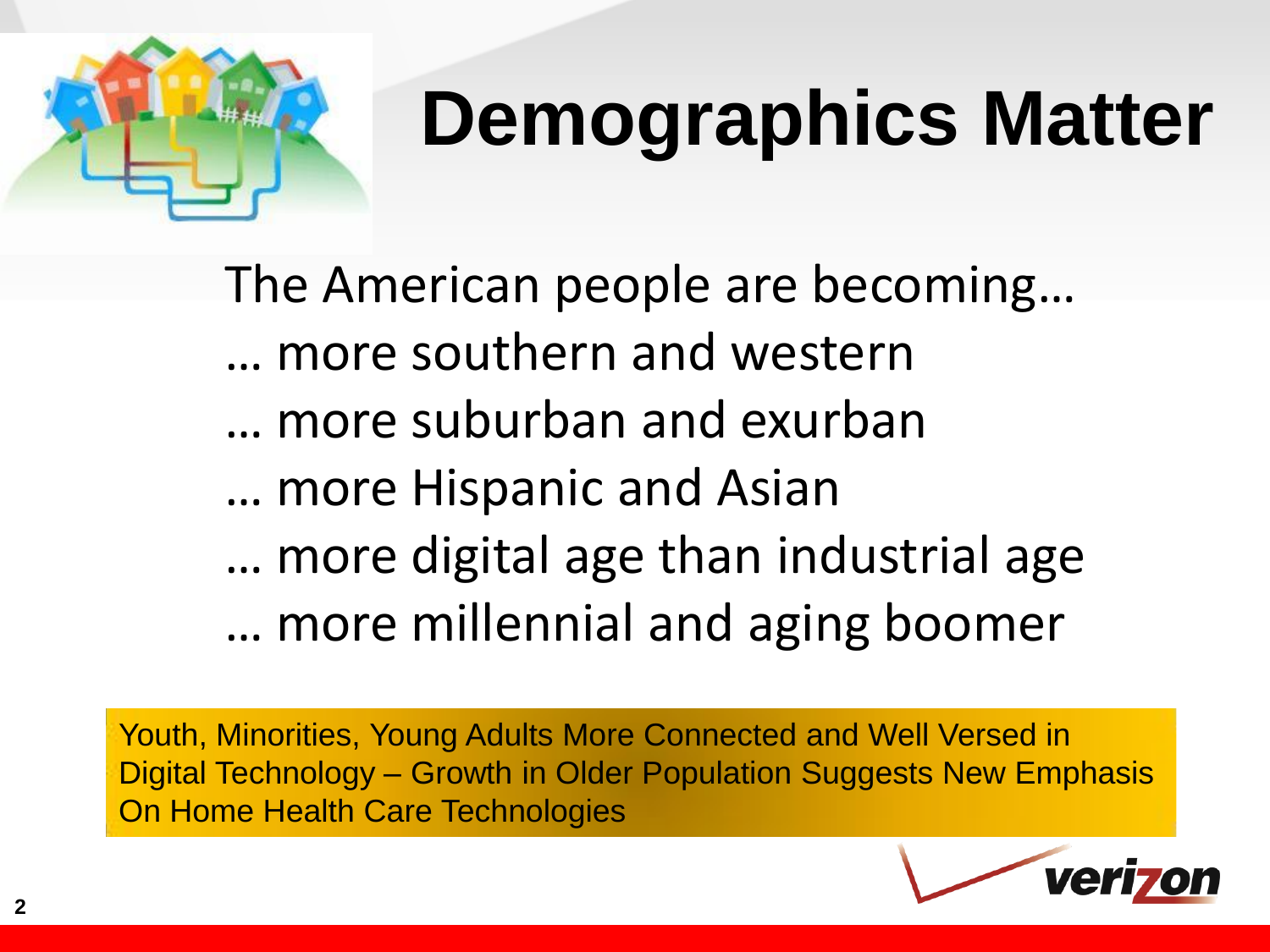## **Adoption and Use Demonstrates Diversity in Market**

|                                  | <b>Caucasion Black</b> |       | <b>Hispanic</b> |  |
|----------------------------------|------------------------|-------|-----------------|--|
| Send or receive text messages    | 40%                    | 47%   | 59%             |  |
| Take a picture                   | 15%                    | 22%   | 41%             |  |
| Play a game                      | $7\%$                  | 12%   | 16%             |  |
| Send or receive email            | 13%                    | 16%   | 21%             |  |
| <b>Access the Internet</b>       | 12%                    | 21%   | 23%             |  |
| Record a video                   | 2%                     | 7%    | 8%              |  |
| <b>Play music</b>                | 8%                     | 23%   | 14%             |  |
| Send or receive instant messages | 8%                     | 22%   | 14%             |  |
| Get a map or directions          | 3%                     | $4\%$ | 5%              |  |
| <b>Watch video</b>               | 2%                     | 3%    | 5%              |  |
| Done at least one of these       | 50%                    | 58%   | 70%             |  |

*Source: Pew Internet & American Life Project, "Wireless Internet Use", July 2009. Note: Ages 18 and over*



DIFF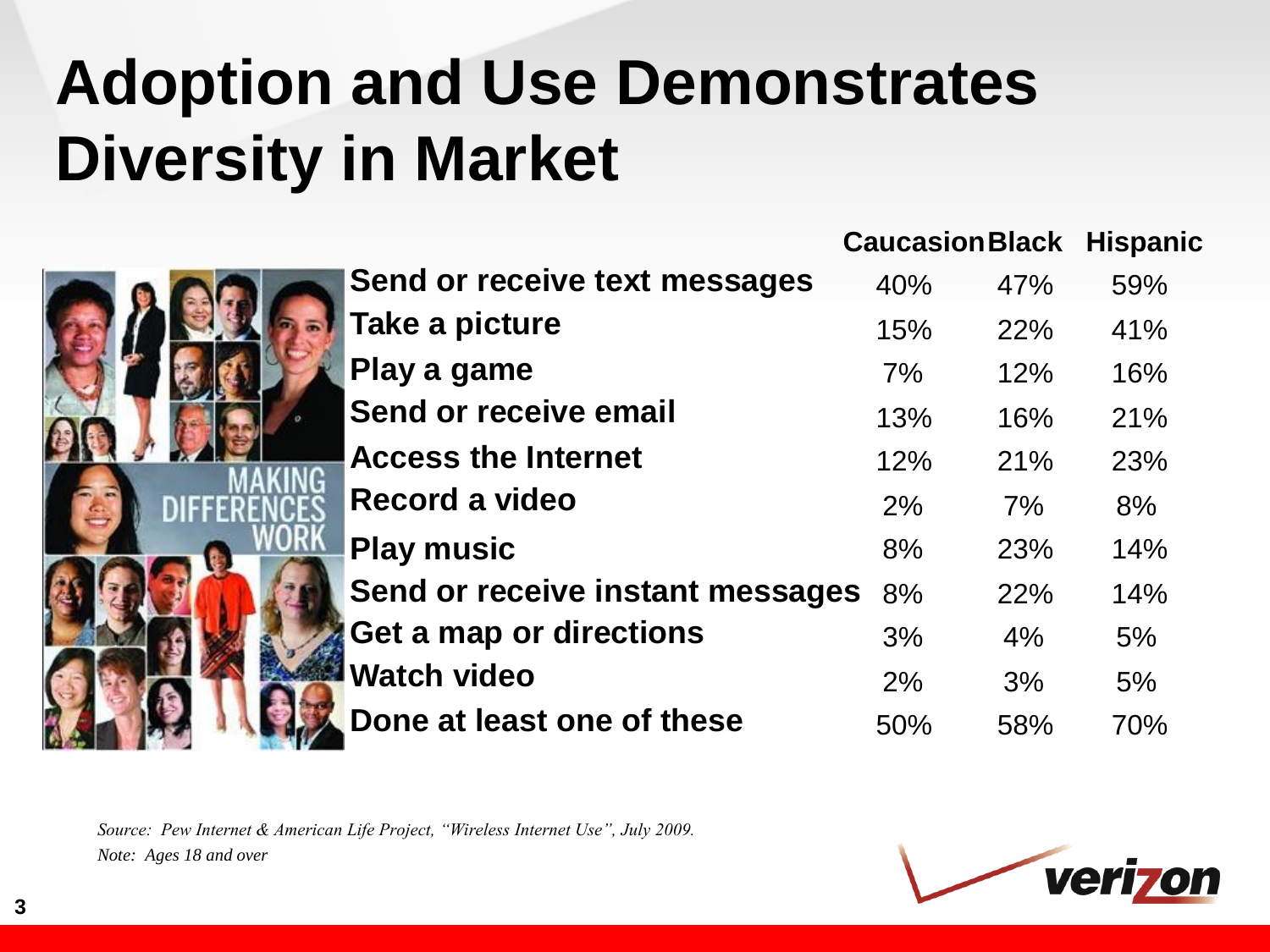## **Huge Growth in Mobile – Two-Thirds Will Be Video**

**BY 2015, U.S. MOBILE DATA TRAFFIC WILL REACH AN ANNUAL RUN RATE OF 915 PETABYTES PER MONTH.**

#### **915 PETABYTES IS EQUAL TO:**

- 2X the entire U.S. Internet in 2005
- 229 million DVDs
- 6.5 quadrillion SMS text messages



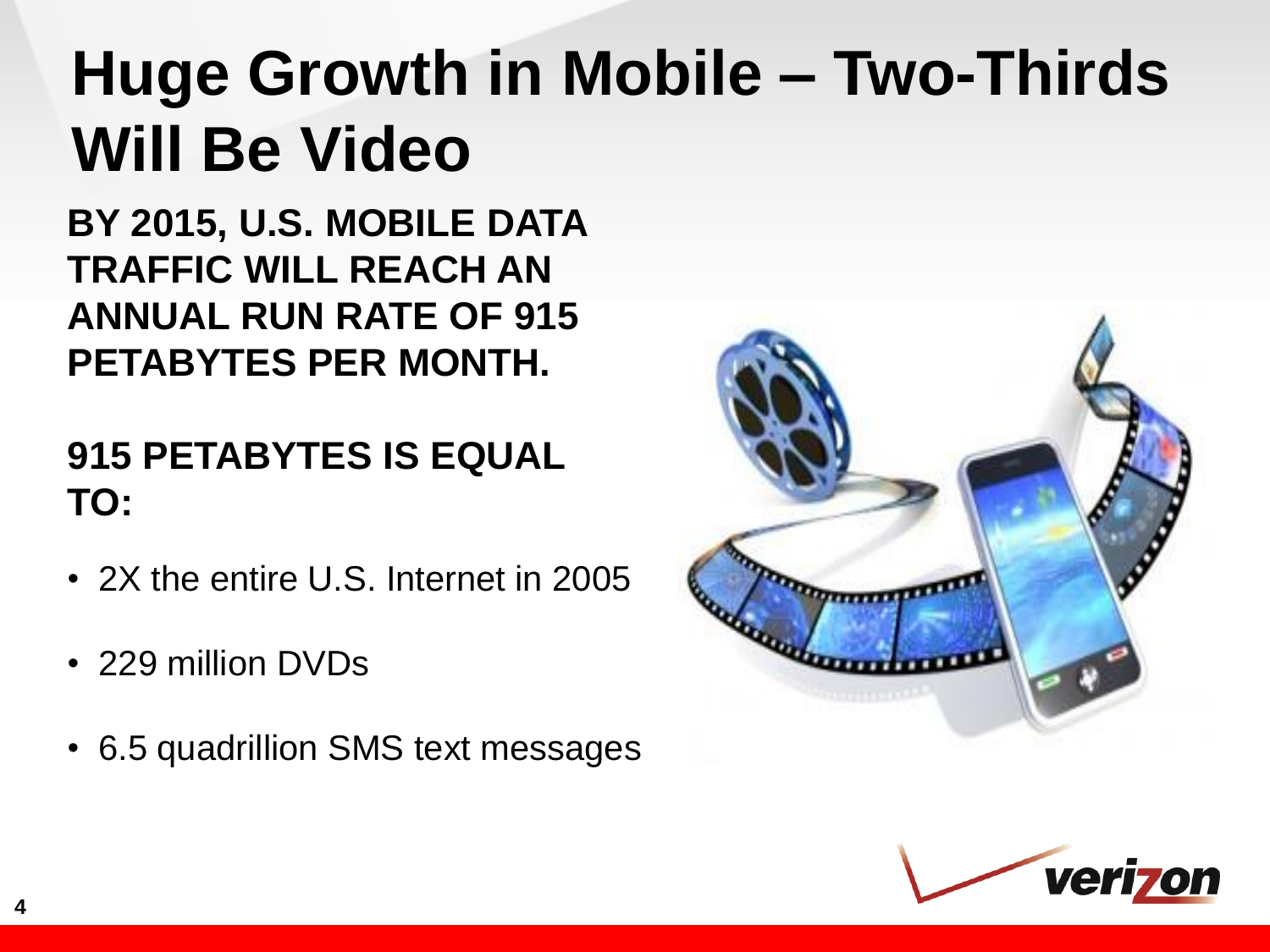## **Consumers Have Myriad Applications, Devices in the Digital World of Today**



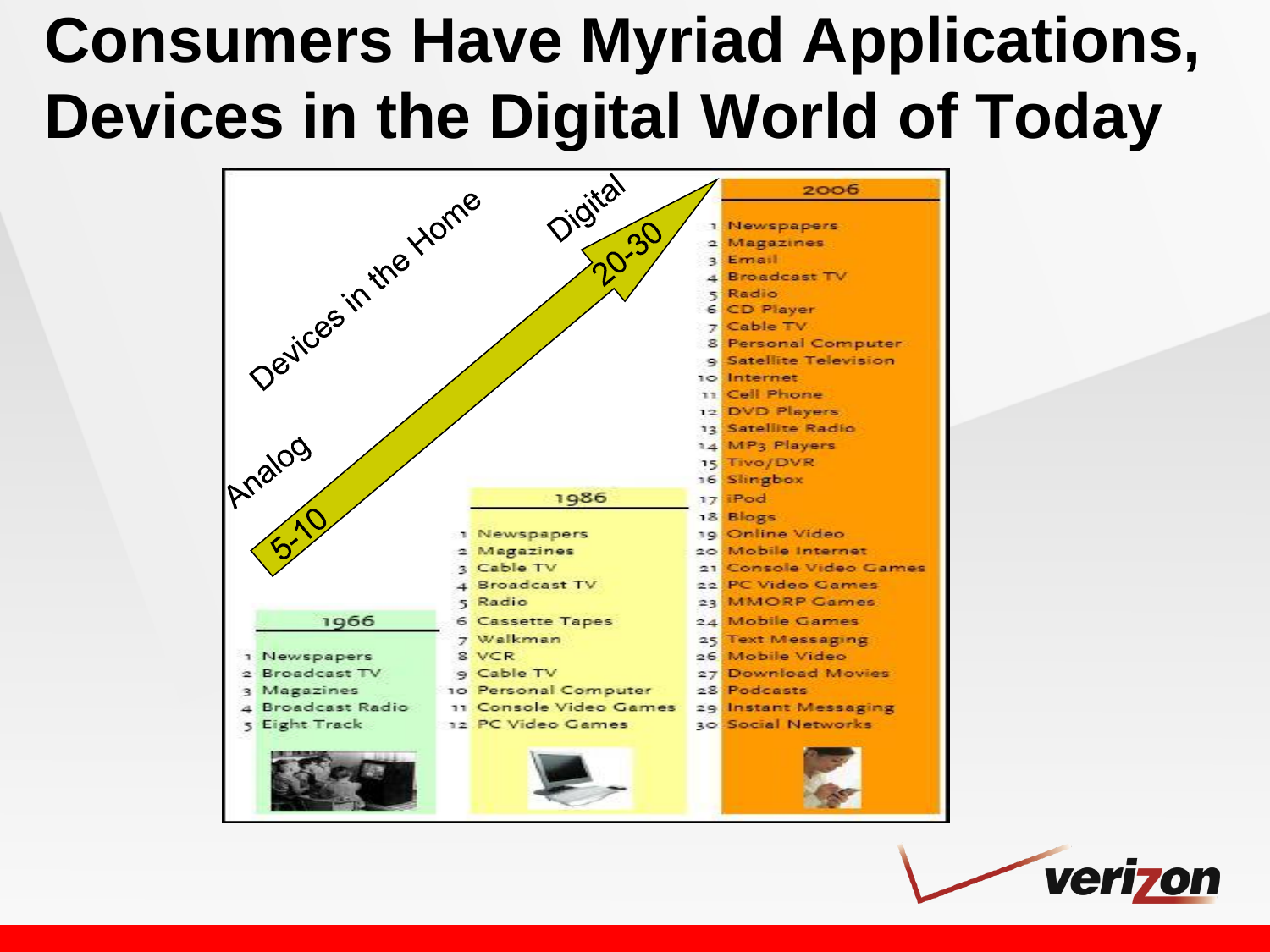## **Internet of Things a Huge Presence – Mobile a Big Part of This World**

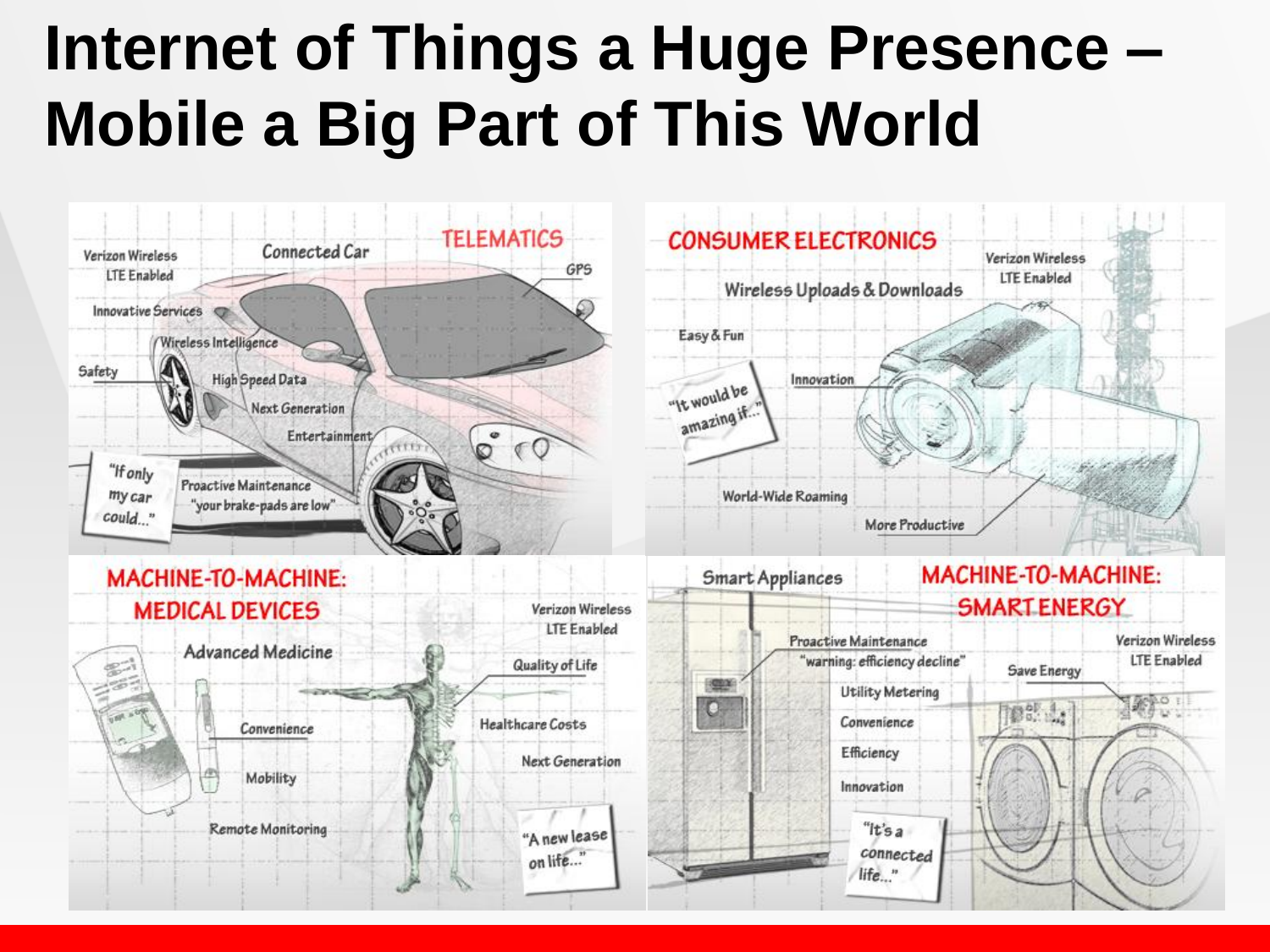## **Major Advances in Interfaces, Portability**



... and battery power, remote charging technologies!

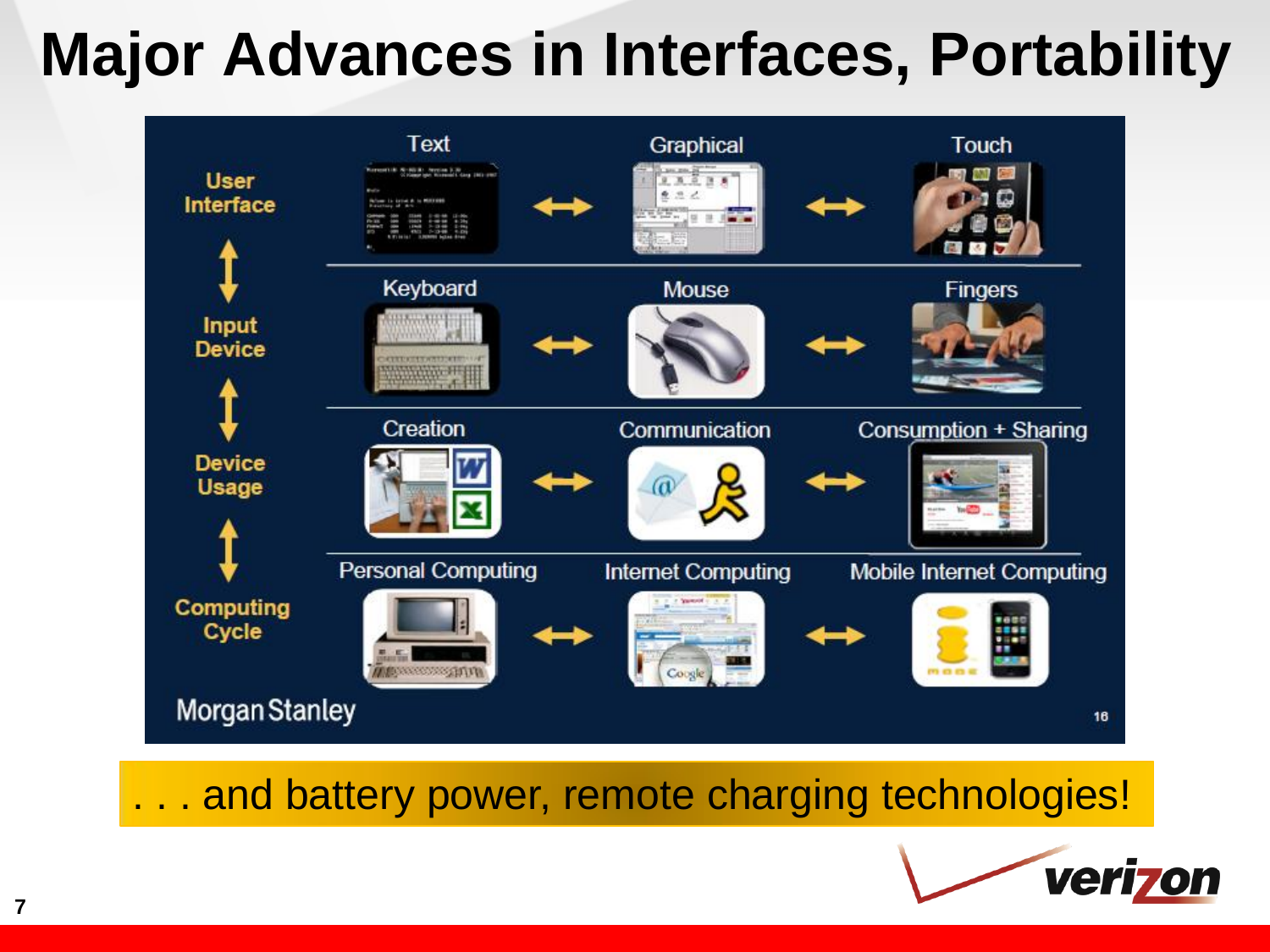### **How We Communicate Continues to Change**



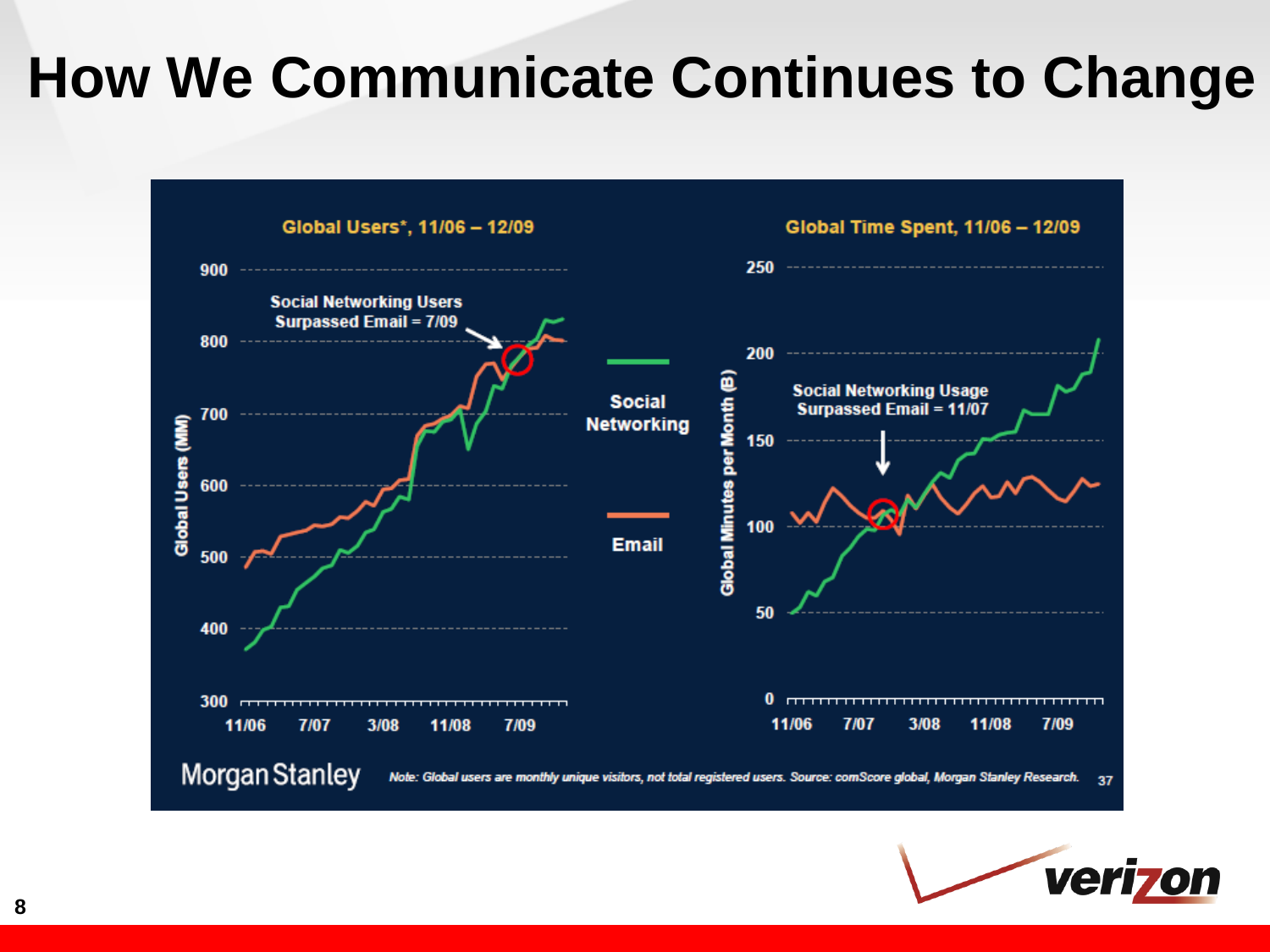### **Technology and Competition Drive Major Changes in Communications and Computer Technologies**

**Computing Power** doubles every 18 months – Moore's law **Storage Power** doubles every 12 months – disk law **Communications Power** doubles every 20 months with improvements in fiber optics and compression

**Spectrum Power** 4G technology is 20 to 40 times today's mobile data speeds



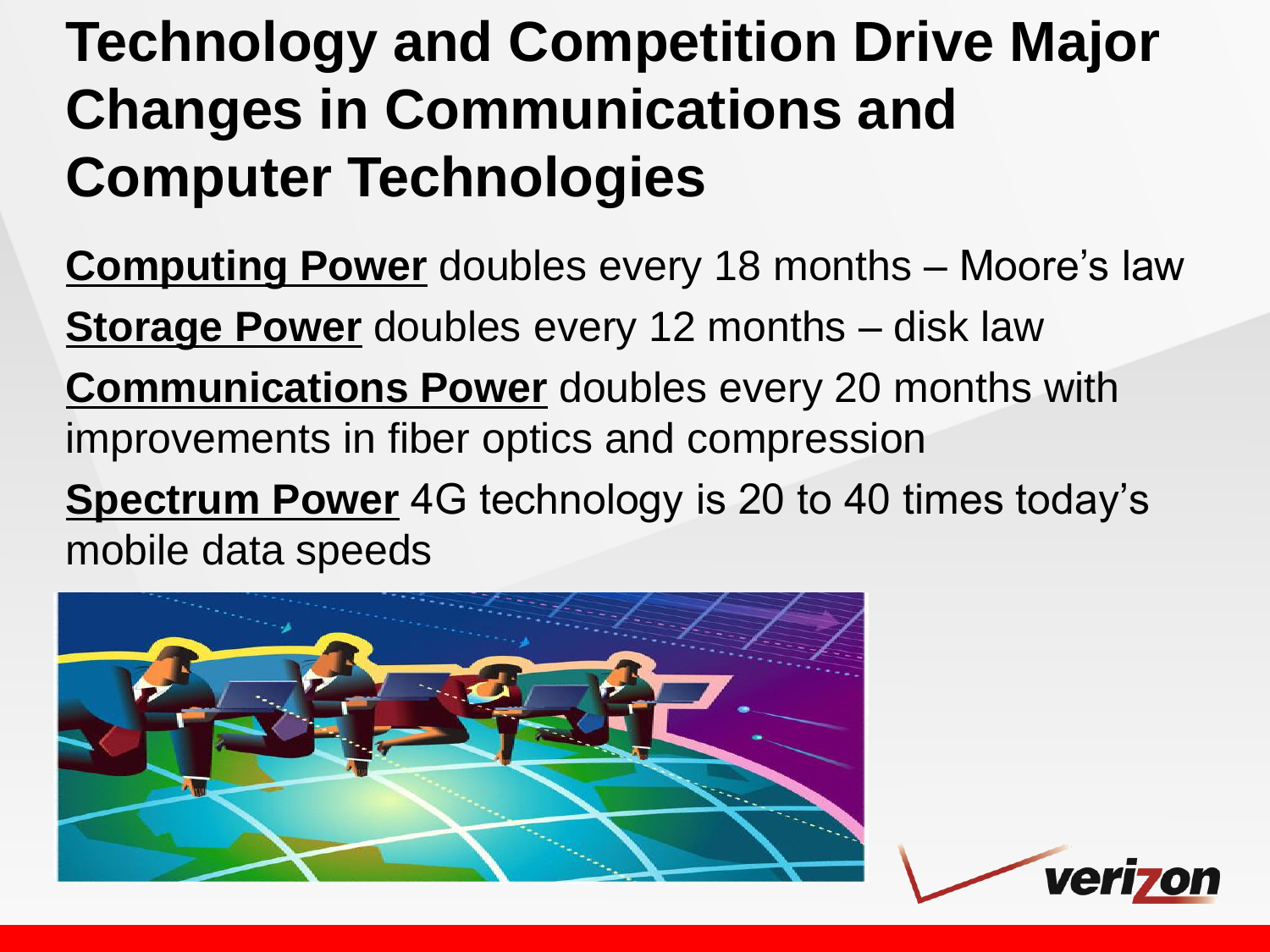## **Network/Computing Evolution Has Laid the Groundwork for the Choices of Today and Tomorrow**

**Various** ille force

- 10 times the number of users with each cycle
- 44 times data growth by 2020
- Access speed demand grows exponentially

2011+ "Everything-as-a-service" verizon

2000s Mobile Internet Computing

1990s Desktop Internet Computing

1980s Client/Server Computing

1970s Mini Computing

1960s Mainframe Computing

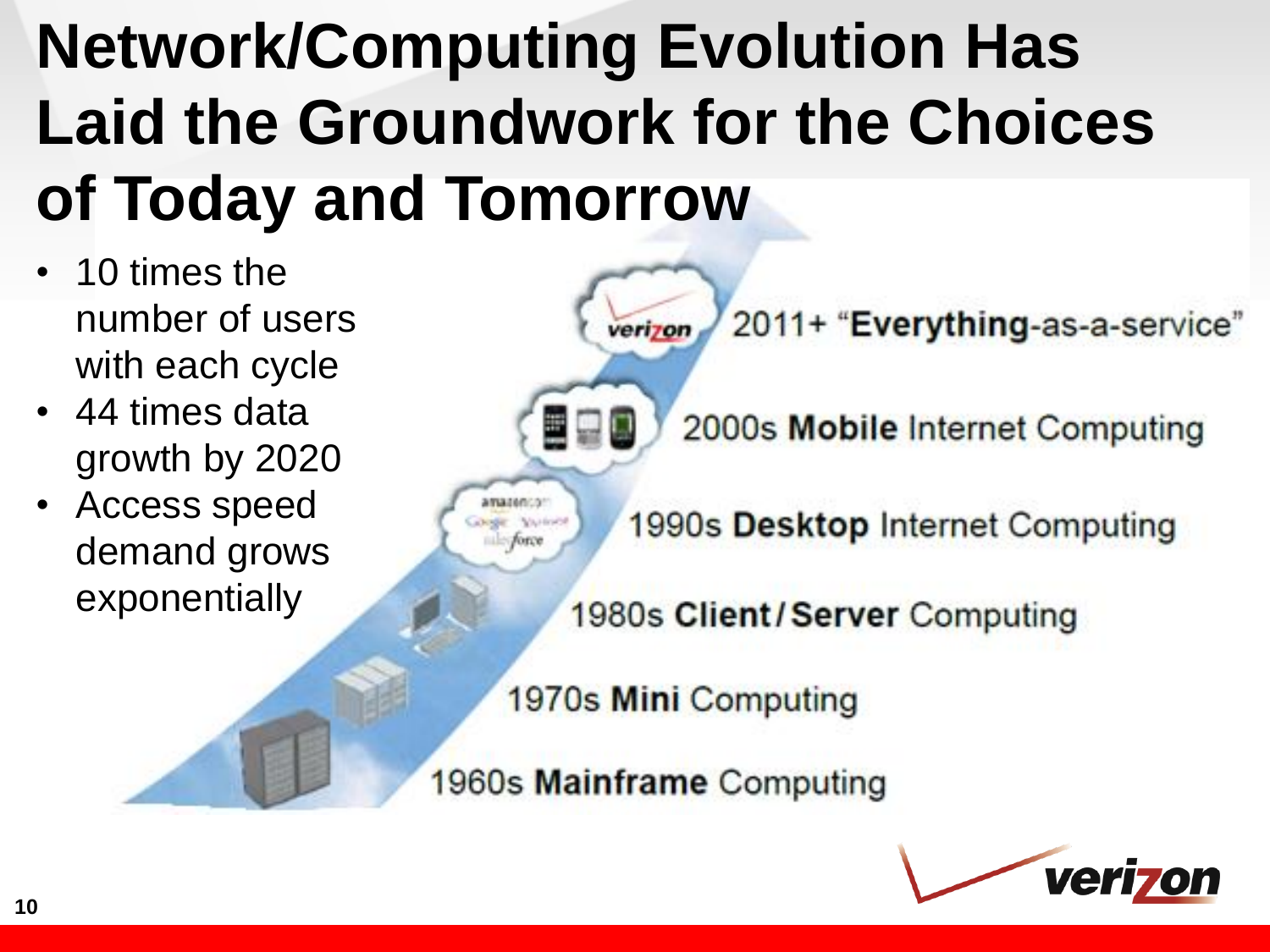### **Competition and Choice Are Endemic Today – No One Company Can Do It Alone**

4G is a competition game-changer – bringing new choices in broadband connectivity to urban, suburban and rural America.

That's just the edge of a much bigger change in the market for Internet/broadband.

#### **"Mix-and-match"**

Means that consumers can pick the combination of product features they want: the device, a network, particular apps, an operating system.

#### **Internet everywhere**

Today, consumers access the Internet in different ways from different places throughout the course of a single day, using connections to the work and mobile on the  $\epsilon$ 

#### **Dynamic competition for customer loyalty**

Firms offering distinct products and services are in fact competing against one another – and sometimes collaborating with one another – to generate value for consumers and to be rewarded for doing so.



Governmental policy should respect consumer choice and encourage private investment.

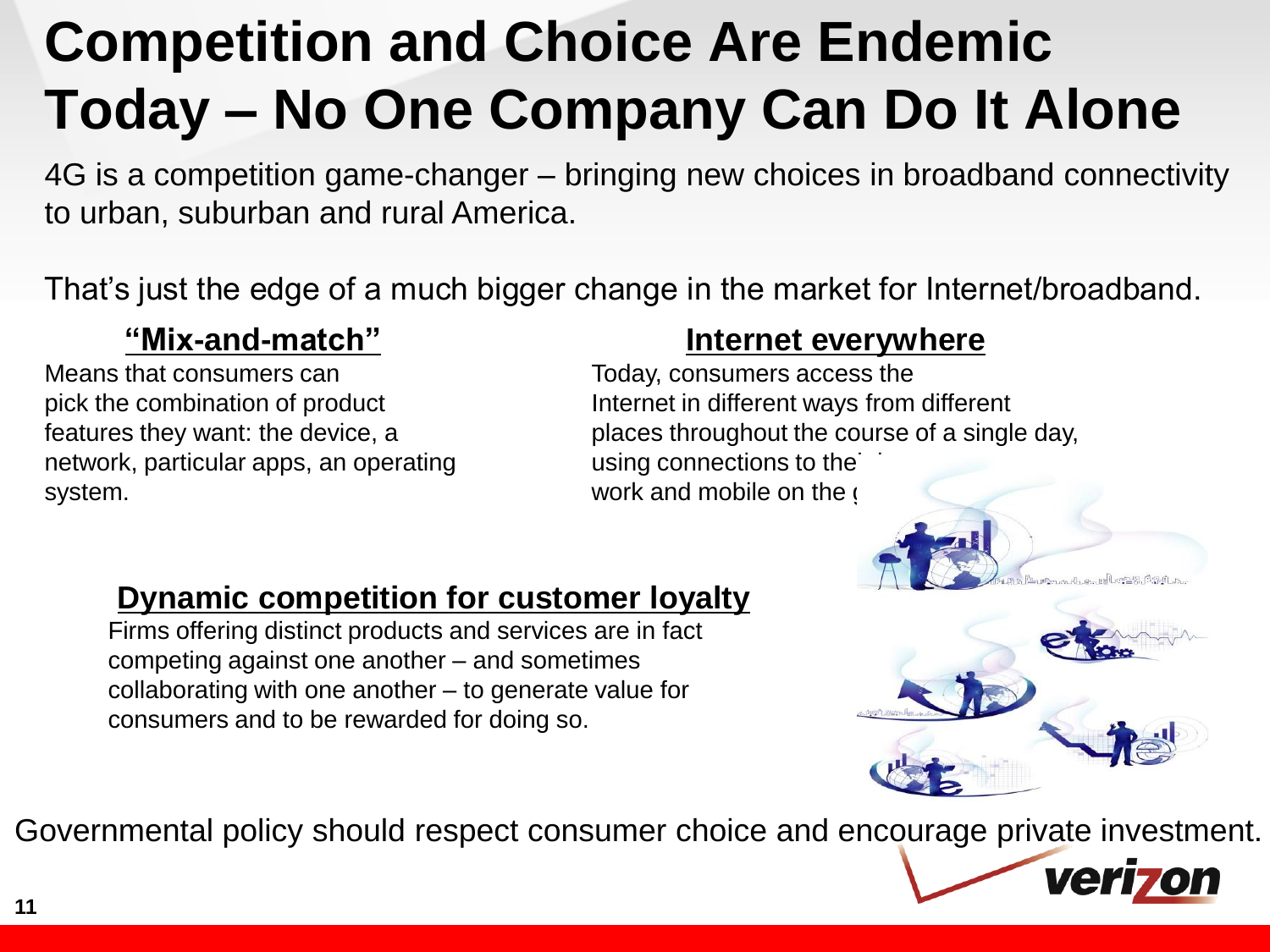### **The Internet Ecosystem of Companies Collaborate and Compete Creating Innovation and Choice**



Notes: "Content rights abbreviated to CR in subsequent value chains <sup>2</sup>See online services categories list in methodology for details

<sup>3</sup>Enabling technology/services abbreviated to ETS in subsequent value chains

Source: A.T. Kearney analysis

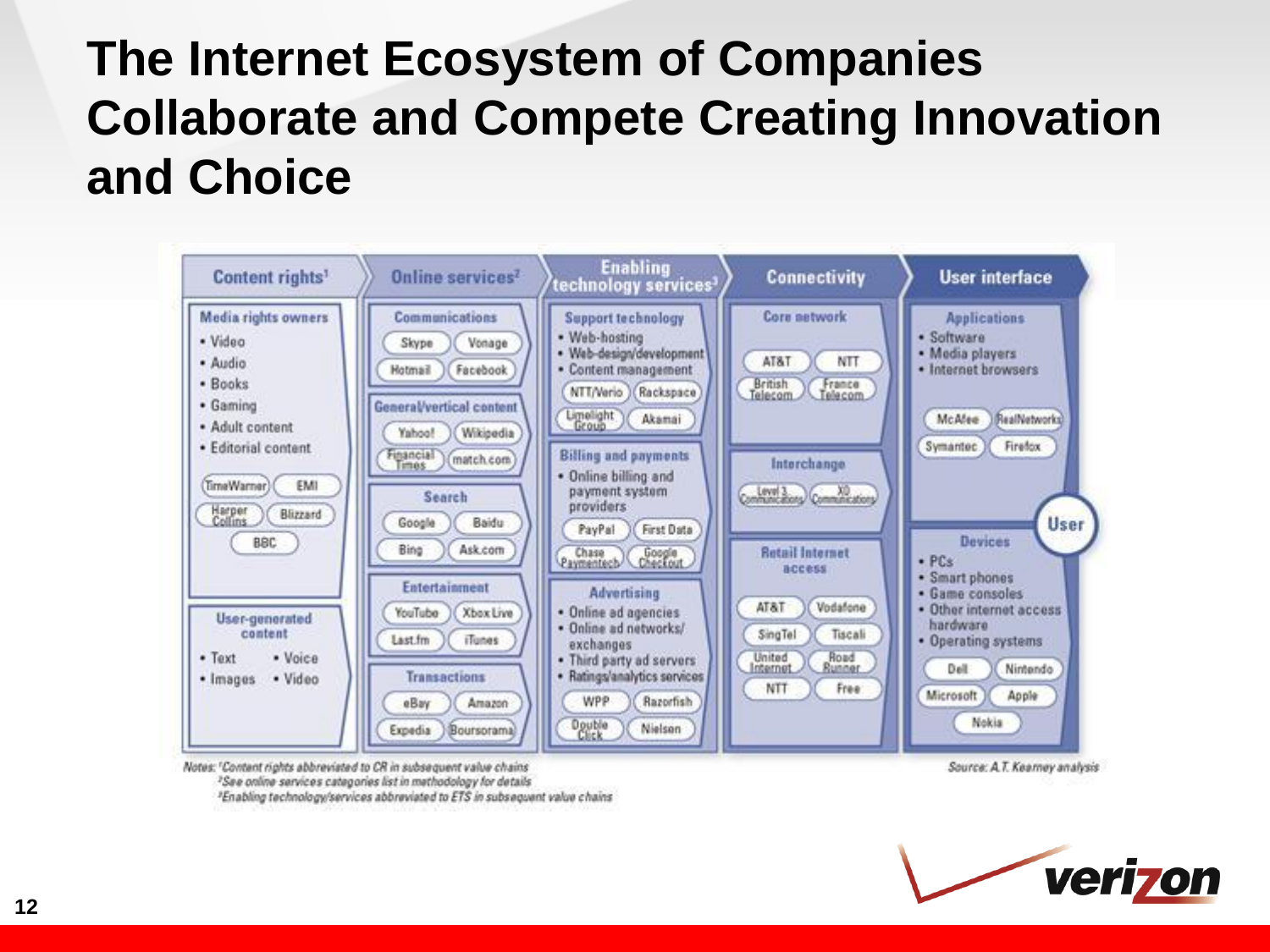### **And the Consumer Drives the Choices and Spurs More Innovation**



Source: Jonathan Sallet, TM, 2011